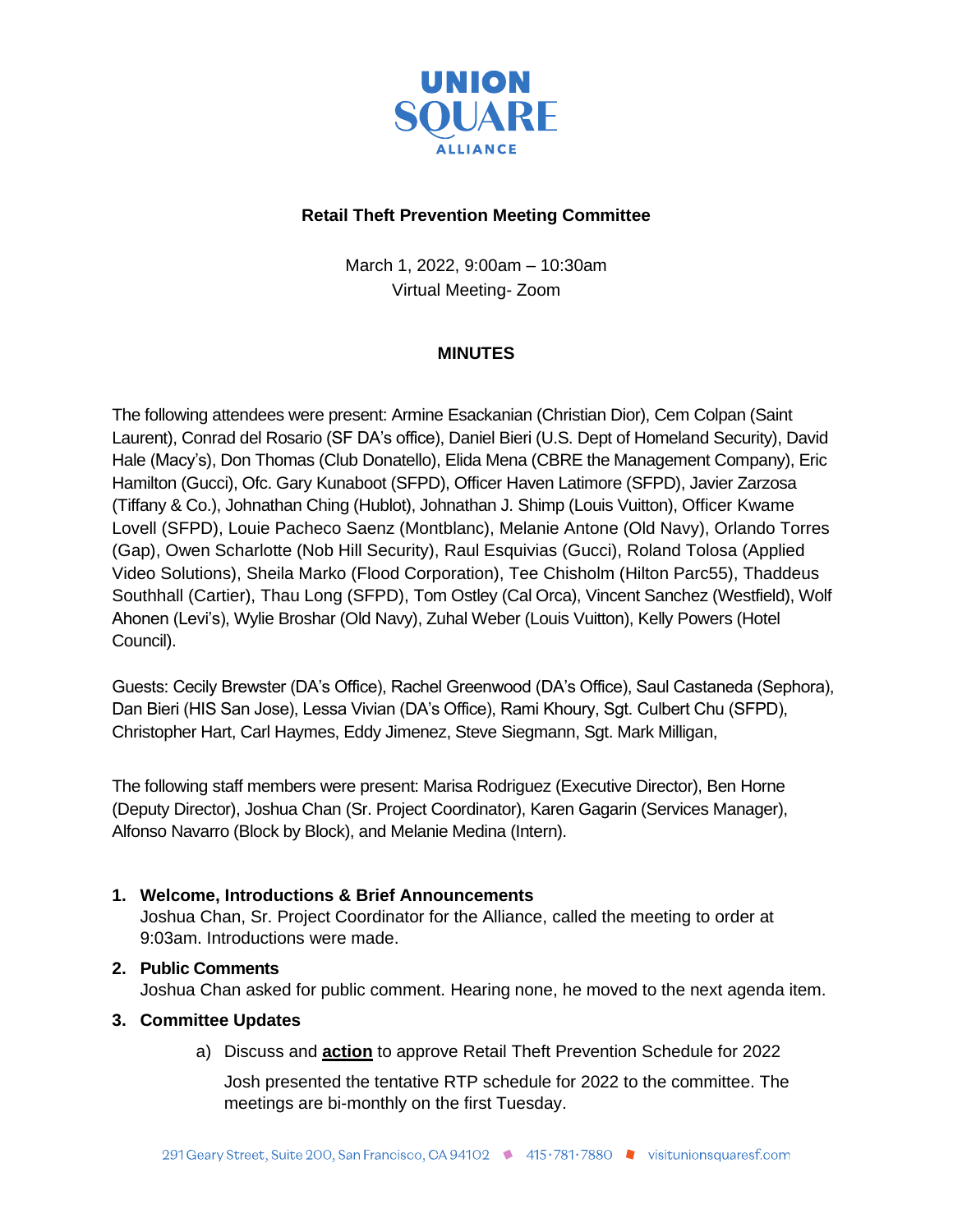

Action: The committee unanimously approved the Retail Theft Prevention Schedule for 2022 as motioned by Wylie Broshar and seconded by Roland Tolosa.

b) US Alliance Staffing Updates

The Alliance has chosen three finalists for the Director of Services position and hopes to have a final decision within the next week.

c) Committee Chair - Vacant

The chair for the Retail Theft Prevention Committee is vacant. If anyone is interested in taking on the role, contact Josh Chan or Ben Horne. This position is an opportunity for leadership and to be involved with the community.

- d) Alliance Ambassador and Security
	- i. Alfonso Navarro, Operations Manager, Block by Block

Alfonso informed the committee that statistically speaking, the past couple months have been steady regarding cleaning requests. There has been an uptick in mentally disturbed individuals which may be a result of the Tenderloin State of Emergency.

ii. Ricky Soares, Manager, Legion Corporation

Ricky informed the committee that there has been an increase in encampments within doorways at night which can be a direct result of the situation in the Tenderloin. There have been, however, fewer burglaries. Discussion took place regarding broken windows in the district.

### **4. SFPD Union Square Alliance Area Updates & Reports**

a) Central Station – Sgt. Chu, Officer Lovell, and Officer Latimore Sgt. Chu, Central Station, notified the committee that the command van parked in front of Union Square Park on Geary Street may be moved to the north side of the park on Post Street. He also touched on topics regarding individuals involved in the November looting, the State of Emergency Declaration in the Tenderloin, and 711 Post Street shelter.

Officer Latimore and Lovell reminder retailers the importance of reporting thefts.

b) Tenderloin Station – Cap. Chris Canning No representative from the Tenderloin station was present.

#### **5. Retail Theft Merchant Training**

Cecily Brewster from the DA's office and Sgt. Milligan presented a retail merchant training to the committee. Sgt. Milligan has worked at central Station and is now a coordinator of retail theft as a liaison between the community, DA's office, police officers, and retailers. The